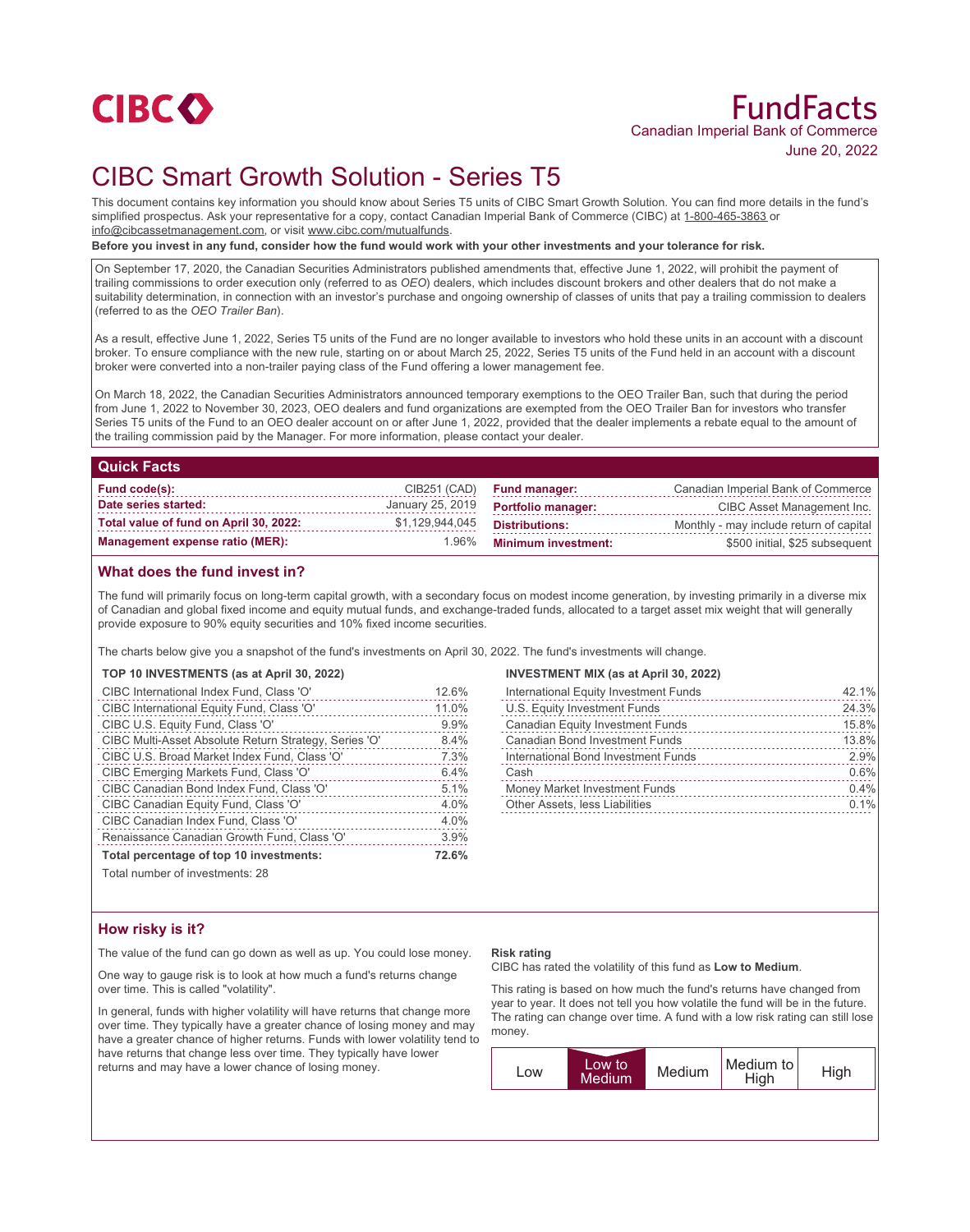# **FundFacts**

For more information about the risk rating, refer to *Investment Risk Classification Methodology* under *Specific Information About Each of the Mutual Funds Described in this Document* in the fund's simplified prospectus. For more information about specific risks that can affect the fund's returns, refer to the simplified prospectus under the section *What are the Risks of Investing in the Fund?* for the fund.

#### **No guarantees**

Like most mutual funds, this fund does not have any guarantees. You may not get back the amount of money you invest.

## **How has the fund performed?**

This section tells you how Series T5 units of the fund have performed over the past 2 years. Returns are after expenses have been deducted. These expenses reduce the fund's returns.

## **YEAR-BY-YEAR RETURNS**

This chart shows how Series T5 units of the fund performed in each of the past 2 calendar years. Series T5 units have not dropped in value in either of the 2 years. The range of returns and change from year to year can help you assess how risky the fund has been in the past. It does not tell you how the fund will perform in the future.



### **BEST AND WORST 3-MONTH RETURNS**

This table shows the best and worst returns for Series T5 units of the fund in a 3-month period over the past 2 calendar years. The best and worst 3-month returns could be higher or lower in the future. Consider how much of a loss you could afford to take in a short period of time.

|                     |          | Return 3 months ending     | If you invested \$1,000 at the beginning of the period |
|---------------------|----------|----------------------------|--------------------------------------------------------|
| <b>Best return</b>  | $12.3\%$ | June 30, 2020              | Your investment would rise to \$1,123                  |
| <b>Worst return</b> |          | $-12.4\%$   March 31, 2020 | Your investment would drop to \$876                    |

#### **AVERAGE RETURN**

The annual compounded return of Series T5 units of the fund since January 25, 2019 was 6.0%. If you had invested \$1,000 in the fund on January 25, 2019, your investment would be worth \$1,210 as at April 30, 2022.

| Who is this fund for?                                                                                                                                       | A word about tax                                                                                                                                                                                                                                                                                     |
|-------------------------------------------------------------------------------------------------------------------------------------------------------------|------------------------------------------------------------------------------------------------------------------------------------------------------------------------------------------------------------------------------------------------------------------------------------------------------|
| Investors who:<br>• are seeking a long-term capital growth with a secondary focus on<br>modest income generation; and<br>• are investing for the long term. | In general, you will have to pay income tax on any money you make on a<br>fund. How much you pay depends on the tax laws where you live and<br>whether or not you hold the fund in a registered plan such as a<br>Registered Retirement Savings Plan (RRSP) or a Tax-Free Savings<br>Account (TFSA). |
|                                                                                                                                                             | Keep in mind that if you hold your fund in a non-registered plan, fund<br>distributions are included in your taxable income, whether you receive<br>them in cash or have them reinvested.                                                                                                            |

## **How much does it cost?**

The following tables show the fees and expenses you could pay to buy, own, and sell Series T5 units of the fund. The fees and expenses - including any commissions - can vary among series of a fund and among funds. Higher commissions can influence representatives to recommend one investment over another. Ask about other funds and investments that may be suitable for you at a lower cost.

## **1. SALES CHARGES**

There are no sales charges payable when you buy, switch, or sell units of the fund through CIBC Securities Inc. or CIBC Investor Services Inc. You may pay sales charges if you purchase units of the fund through another firm.